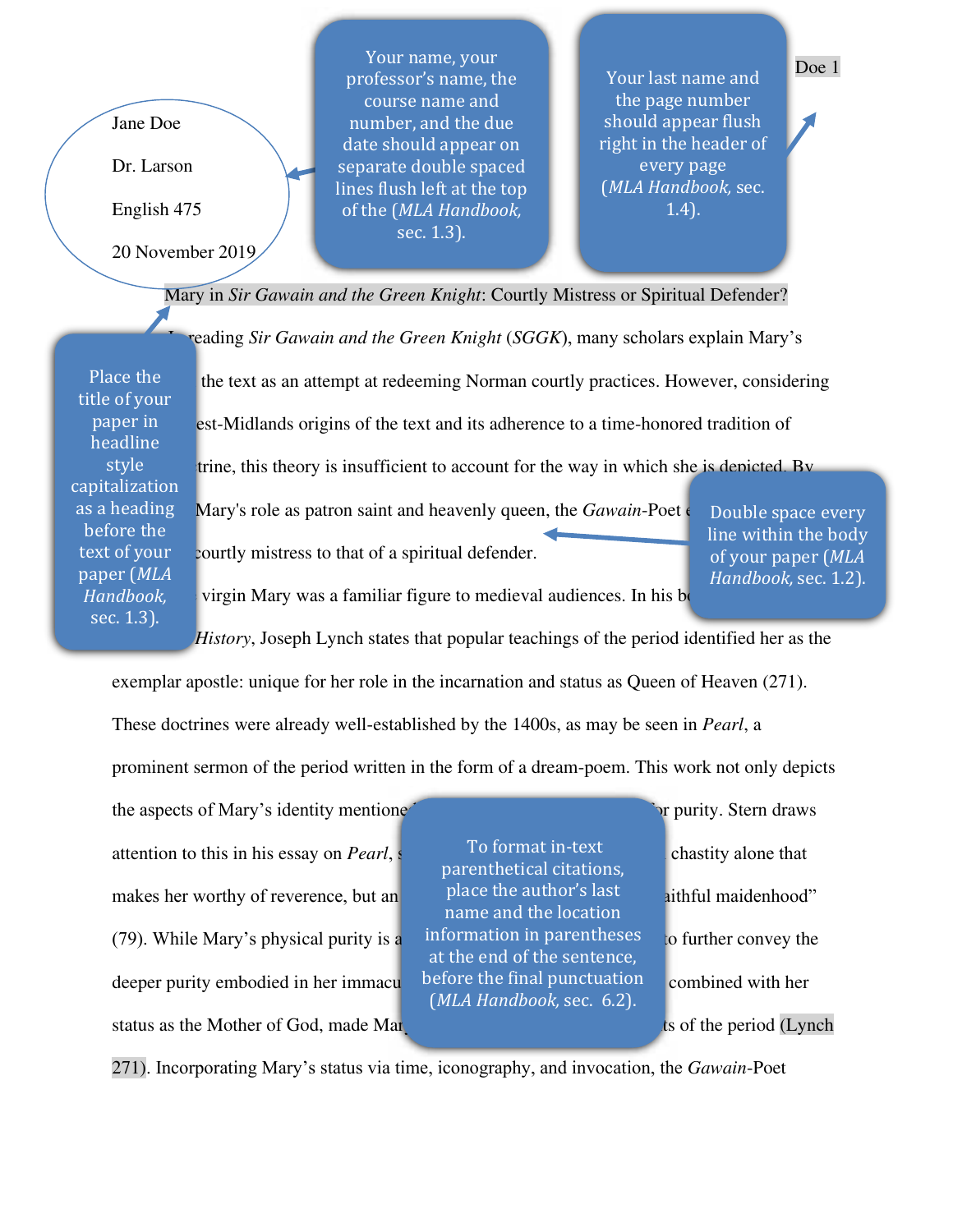establishes her role not as a Christianized courtly mistress, but as a spiritual defender and

heavenly patron.

When you place the author's name in the text, you should only place the location information in parentheses at the end of the sentence (*MLA Handbook,* sec. 6.2).

Mary first ent surfactor's name in the ugh time. In the medieval period, it was commonplace to cele<sub>ophyplace the</sub> istmastide, with a biblically or spiritually significant event ascr<sub>ibed to each one</sub>. In historical church customs, Francis Weiser speak  $\frac{1}{2}$  about the set of which were dedicated to the celebration of particular saints for  $\frac{d}{dx}$  in the Lord" (122). The eighth day of

Christmastide, January 1, would have been recognized during the medieval era as the "Feast of Saint Mary," celebrating her dual virginity and maternity (137). This day also features prominently in *SGGK* as a frame for the story and the day on which two of the most important events take place.

The main action of *SGGK* is indicated as **beginning on a Christmastide day**, "Wyle Nw Yer was so yep that hit was new cumment,  $\frac{1}{2}$  on the New Year had just come (sec. 1.24). This date is further clarified when  $\epsilon$  shortened title of the  $\epsilon$  be court and challenges Gawain to exchange blows, given that  $t_{\text{marks}}$  for shorter works – on "Nw Yeres morn" (sec. 1.60). Later in the text, when the year is complete  $(MIA$  Handbook ing for the Green Knight, Lord Bertilak offers to have a servant guide him to him to him to here  $\frac{1}{2}$  by Yeres Day" to fulfill

If a source has no author, then use a shortened title of the work in quotation marks for shorter works or italicized for longer works (*MLA Handbook,* secs. 6.9-10, 6.13).

the conditions of the challenge (sec. 2.1076). Having the two central moments of the tale – the challenge and the Green Chapel encounter – framed by Mary's own day establishes the events that will take place as under her domain, and as such she holds more influence over the outcome than was typical even for a patron saint.

The significance of Mary as an icon inside Gawain's shield should not be underestimated. First, it indicates of her status as the knight's patron saint, as bearing the icons of such was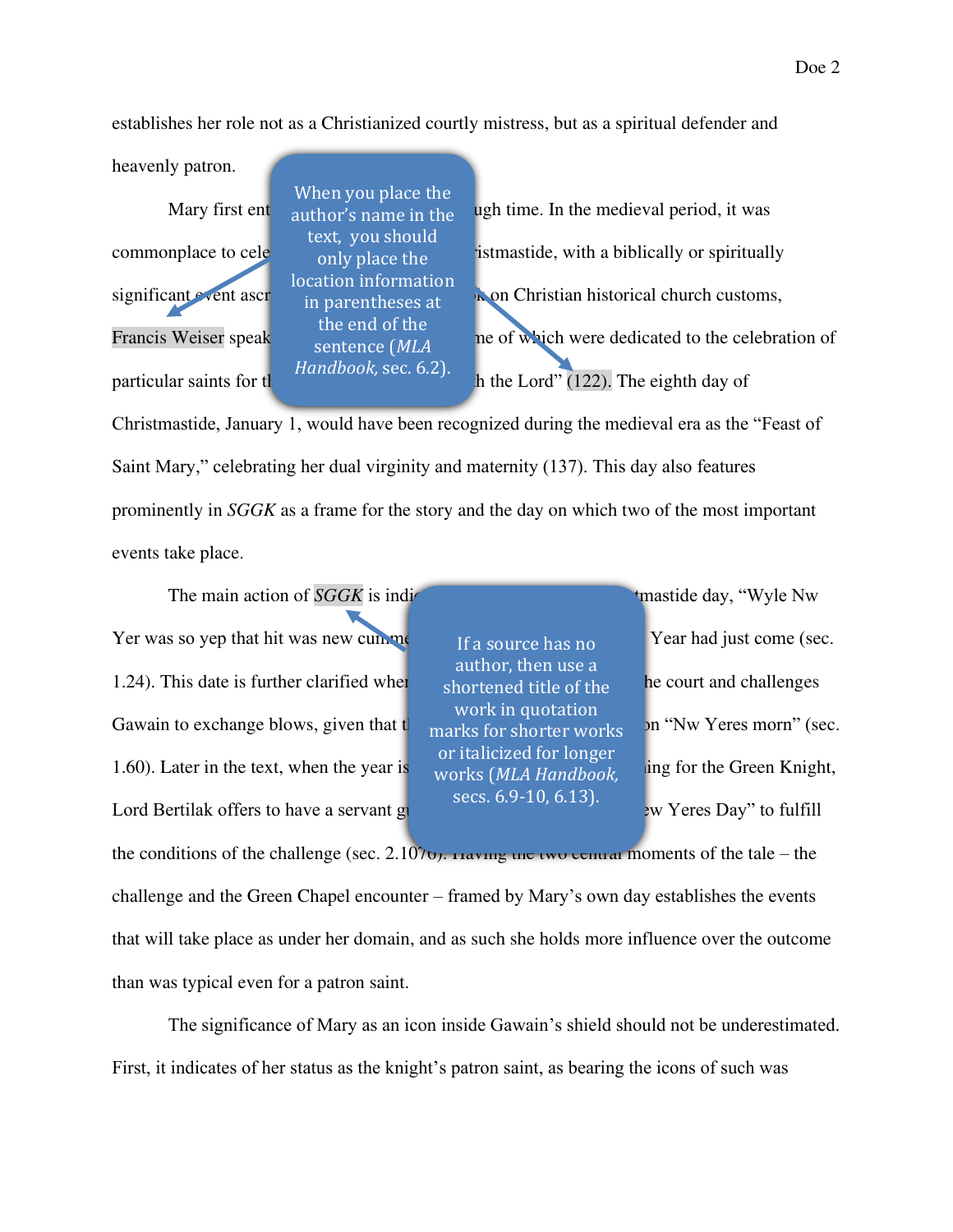common during the period. If Gawain's courage should waver during battle, the icon also serves as an inspiration to courage, shown in the following lines: "At this cause the knight comlyche hade / In the inore half of his schelde hir ymage depaynted, / That quen he blusched therto his nelde never payred" (*SGGK,* secs. 2.648-650). The knight also finds courage in Mary's "five joys / That the hende queen had of hire chylde," and he bears a pentangle illustrating five positive qualities on the outside of his shield (sec. 2.646). While there is not a strict parallel between the two characters, both possess sets of five ascribed to their characters and are exemplars of purity in some form, which reinforces the appropriateness of the *Gawain*-Poet's choice in patron saint for his main character.

The shield also serves to establish Mary's role as a spiritual protector. Richard Greene's essay, "Gawain's Shield and the Quest for Protection," describes the artwork as an

ignificance in the late Middle Ages" (126). Medieval  $k_1$  in the parenthetical citation (MLA cal and spiritual purposes (126). This was chiefly deterived from scholarship of Paul's Epistle to the Ephesians, in which he uses the allegory or If you use the author's name in the text, you do not need to repeat it in the parenthetical citation (*MLA Handbook,* sec. 6.2)

armor to describe various Christian spiritual qualities (126). However, this allegory was taken as

having some literal meaning, giving armor an added level physical, protection (126). The book of Ephesians establishes the shield in particular as an army particular as  $\frac{1}{2}$ symbol of faith, "with which you can extinguish all the the evil one" *(English Standard Version*, Eph. 6.16). B object perceived as having literal qualities of faith surrounding iteration-

When citing the Bible, include the version in italics as well as the book, chapter, and verse. Separate the chapter and verse with a period and abbreviate the book if it appears in the parenthetical citation (*MLA Handbook,* sec. 6.25).

shield into an indicator of Gawain's level of faith in Mary's protection against any difficulties or temptations he may encounter. This makes the knight's acceptance of Lady Bertilak's girdle a more serious error, as it not only illustrates a slip in morality, but also an abandoning of faith in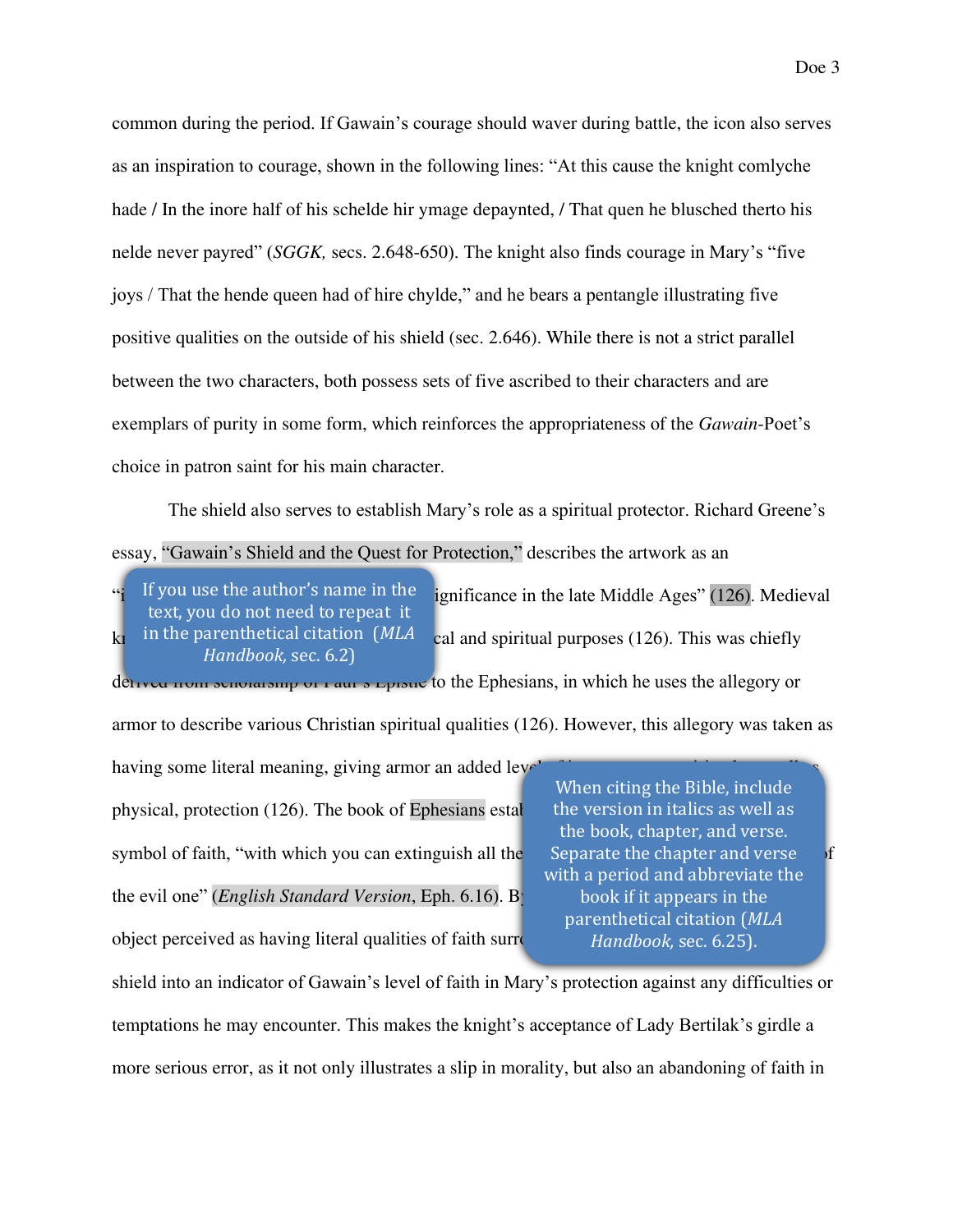When citing a range of lines, pages, or paragraphs, place a dashed line in-between the lines. If citing multiple pages, lines, or paragraphs that are not connected in a range, use a comma (*MLA Handbook,* secs. 6.16-20).

his rightful defender. Rather than looking to Mary and the de to the Green Chapel is filled with thoughts of his deception reen Knight points out this loss of faith with the words "in god"

faith… / Bot here yow lakked a lyttel, sir, and lewte [loyalty] yow wonted" (*SGGK,* secs. 4.2065-2066). Gawain's actions in turning to trickery for protection will not only stain his morality, but also fracture his relationship with Mary, a complex dynamic further revealed in the text's use of saintly invocations.

According to typical traditions surrounding patron some interaction between patron and recipient via invocation. This occurs in **SGGK** primarily through the settlement of the settlement of the settlement of the settlement of the settlement of the settlement of the settlement of the avenues of prayer, exclamation, and narration. Mary's image on Gawain's sinere also acts as a mobile form of interaction that aids in unifying the three physical locations of her primary invocations: the wilderness, the bedroom, and en route to the Green chapel. Only place one space between sentences (*MLA Handbook,* sec. 1.2).

Gawain's search for the Green knight is hardly a summer progress, beginning shortly after All Saint's Day, which takes place on the first of November (*SGGK,* sec. 2.536). After wandering through the wilderness for several weeks, he is still unable to find the Green Chapel and on Christmas Eve offers a prayer: "To Mary made his mone, / That ho hym red to ryde, /

And wysse hym to sum wow  $\frac{1}{2}$  (2.737-739). Despite the lack of immediate answer, the petition

All text should be a readable typeface font (like Times New Roman) 11-13 pt., and black (*MLA Handbook,* sec. 1.2).

for guidance is still heard  $a_0$  (iike Times New Poman)  $\frac{m}{n}$  sum when Gawain prays again to "Mary, that is mildest moder some to hear the "masse / Ande thy"

matynes" and offering in return the pater and ave / and crede" (secs. 2.754-58). It should be noted that the Ave, also known as the "Hail Mary," is a common prayer used when making a petition for the saint's intercession before God or aid in trying circumstances. The request to hear mass is also significant, since, as someone under the patronage of Mary, the Christmas day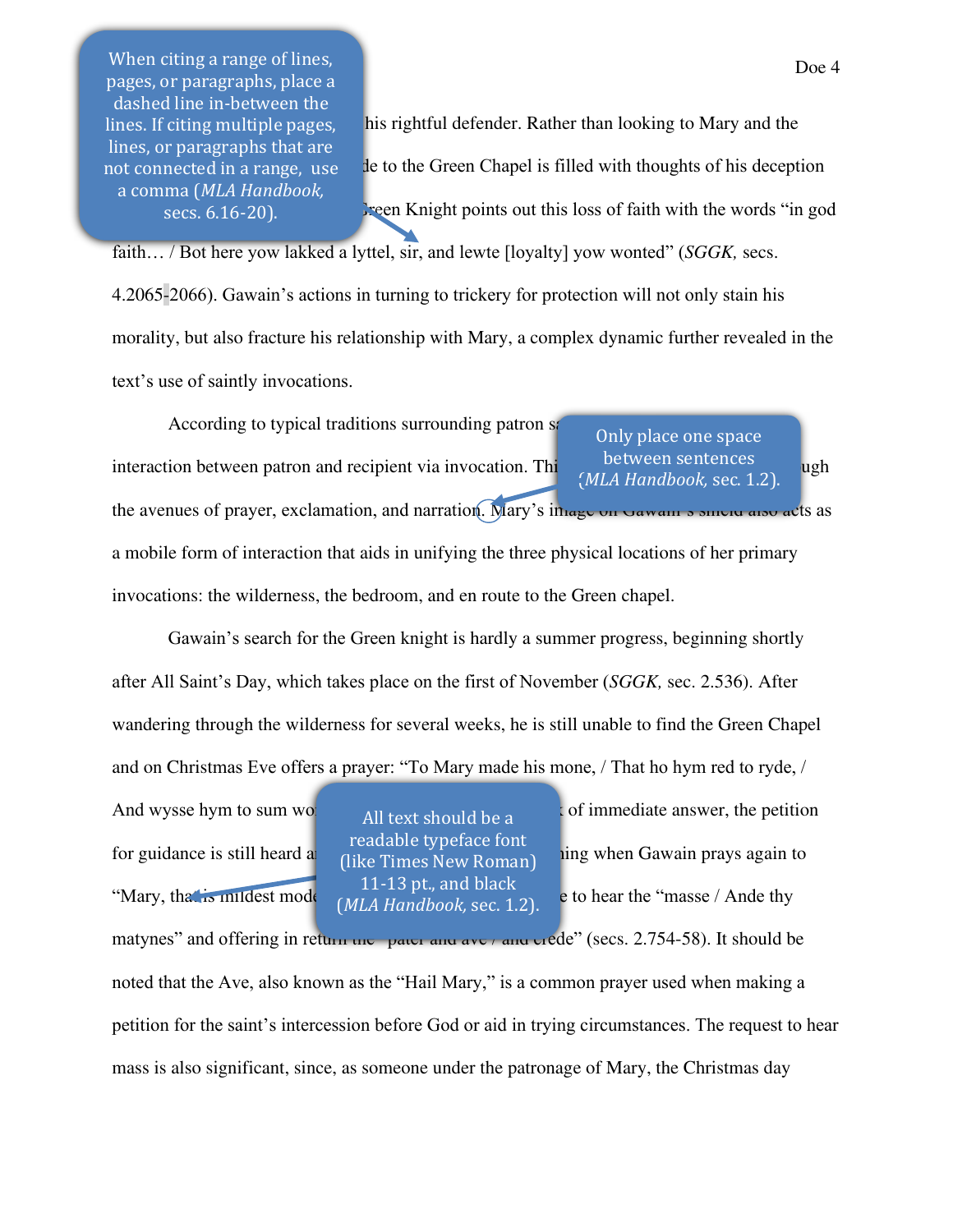midnight mass of St. Mary Major would have held extra significance (Douglass 22). No sooner has Gawain finished his prayer than a castle appears "pyched on a prayere" (*SGGK,* sec. 2.768). By this use of wordplay, the *Gawain*-Poet clearly establishes the connection between the knight's request and his patron's answer, which comes on a day known for Mary's ultimate act of grace: the birth of Christ. However, this is not the last time that Mary's assistance will be requested in an hour of need.

 Scholars predominantly view the bedroom scenes in *SGGK* either in contrast with the hunt or as a conflict of courtly and moral codes. However, Ronald Tamplin takes a different view in his article,"The Saints in *Sir Gawain and the Green Knight*," arguing that this point of the

Titles of works should be abbreviated when used in parenthetical citations (*MLA Handbook,* sec. 6.13).

story should also be not include of works Mary, as these scenes are where her presence is strongest in the narrative  $\frac{1}{2}$  as faced with the dilemma of either giving in to Lady Bertilak and breaking a mortifical is not or outright refusing her and breaking a chivalric code, Mary is invoked as a form of  $\frac{1}{\sqrt{N}}$  protection against temptation (*SGGK*, secs. 3.1126-1304). This action is doubly appropriate, firs  $\frac{(115)}{100}$  here is saint and second as a spiritual figure considered

exemplary for purity and chastity (Tamplin 410). This usage of a Marian invocation as a protection against some form of unchasteness was not uncommon, finding employment in other medieval tales of the period (410). However, Mary's protection only extends so far as Gawain's faith remains strong, and as his devotion begins to falter, he becomes vulnerable.

 In the first bedroom scene, Gawain awakes to the presence of Lady Bertilak, who attempts to draw him into a sexual encounter (*SGGK*, secs. 3.1126-1304). However, the knight dodges her requests one by one, finally offering an only half-jocular "Mary yow yelde," or "Mary you repay" while deflecting her with thanks for the attentions she is offering (sec. 3.1263). According to Tamplin, this remark acts as an admonition, pointing out that there is a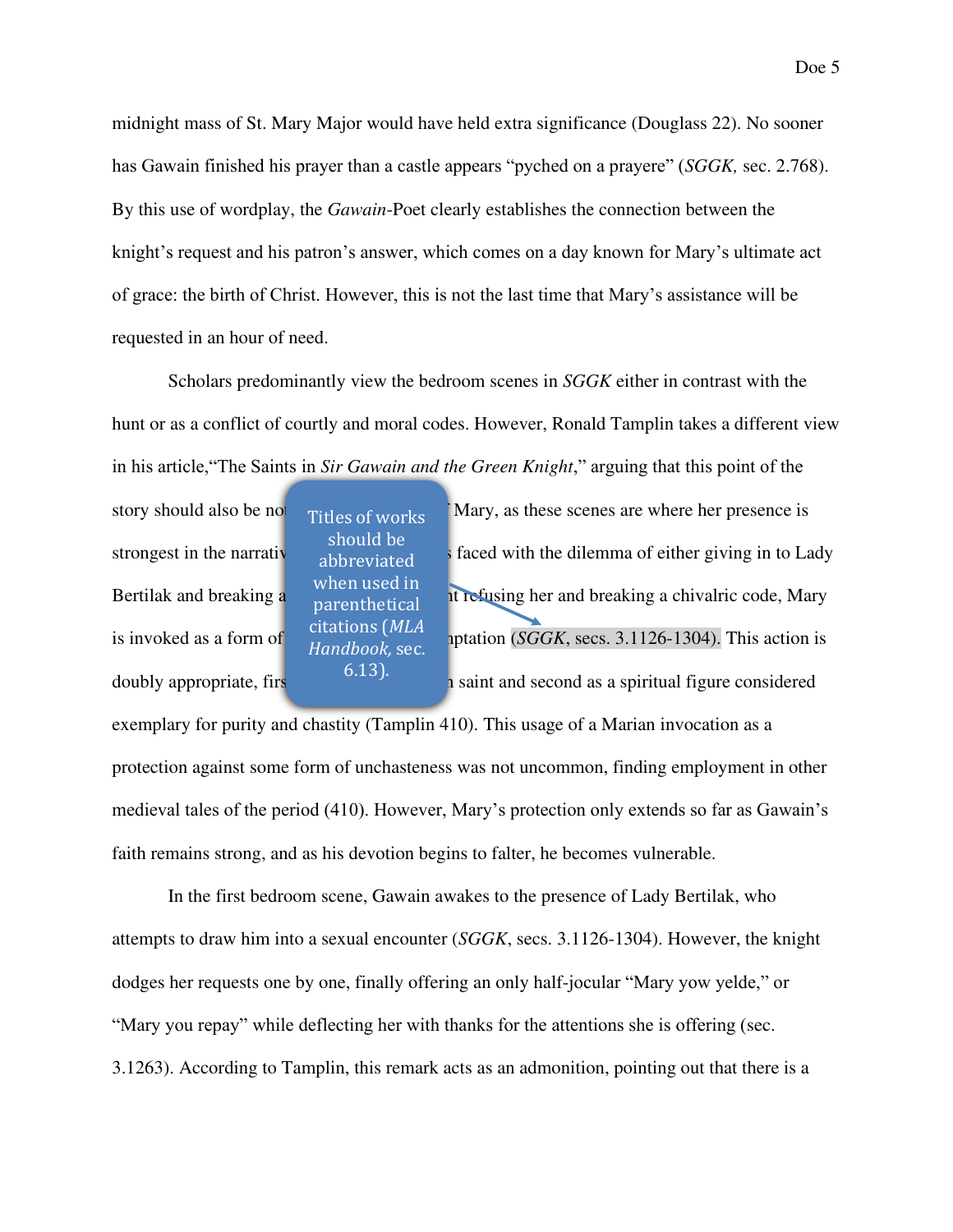"higher and contrasting standard of conduct" for the lady's behavior (410). However, Lady Bertilak is determined to have her way, and refutes the words with an ironic "Bi Mary" of her own, used as a casual form of dismissal (*SGGK*, sec. 3.1278; Tamplin 410). This interchange

establishes tension between the patron saint and Lady Bertiland Bertilan Bertilan, with one attenption of the patron saint and Lady Bertilan Bertilan attention of the patron saint and Lady Bertilan Bertilan at the patron o Gawain from the vice the other would draw him  $\mathbf i$ .

However, the knight's fall has already begun. After leaving the bedroom, he casually declares to Lady Bertilak "yowre knight I becom," www.without considering the implications of the

If you include two sources in one parenthetical citation, separate them with a semicolon. (*MLA Handbook*, sec. 6.43).

phrase (*SGGK,* sec. 3.1279). For although there was an element of generosity in saint-patronage, as saints were under no obligation to assist petitioners, there was also an element of bargaining. While saints fulfilled requests and assisted those in need, they also required in return an expression of loyalty (Lynch 269-70). By thoughtlessly removing his fealty from Mary in what Stephen Russel calls a "dark conversion," Gawain effectively removes himself from under her protection (221). Though not technically a sin of unchasteness, the knight has still committed an impure action that begins a downward turn for his character (221). Even observation of the mass is unable to redeem him, since it has now become merely form (Douglass 24). This catastrophe continues until Gawain realizes his wrongdoing at the Green Chapel – signified by the fact that

he does not meet the does not meet the does not meet your poetry, use a forward slash When quoting lines of to demonstrate where each

> new line begins (*MLA Handbook*, sec. 6.37).

In the the the third bedroom scheme fracturing of Gawain's loyalty to Mary continues. As he does not in *WER HURDOOK*, SEC. 0.37). tor, who states "Gret perile bitwene hem [Gawain

and Lady Bertilak] stod, / Nif Mare of hir knight con mynne" (*SGGK,* secs. 3.1768-9). The knight is unaware of his peril, however, and when the lady offers him her green girdle for protection, he accepts, completely dismissing the fact that he already possessed protection through Mary's image on his shield and active intervention (secs. 3.1827-61). By relying on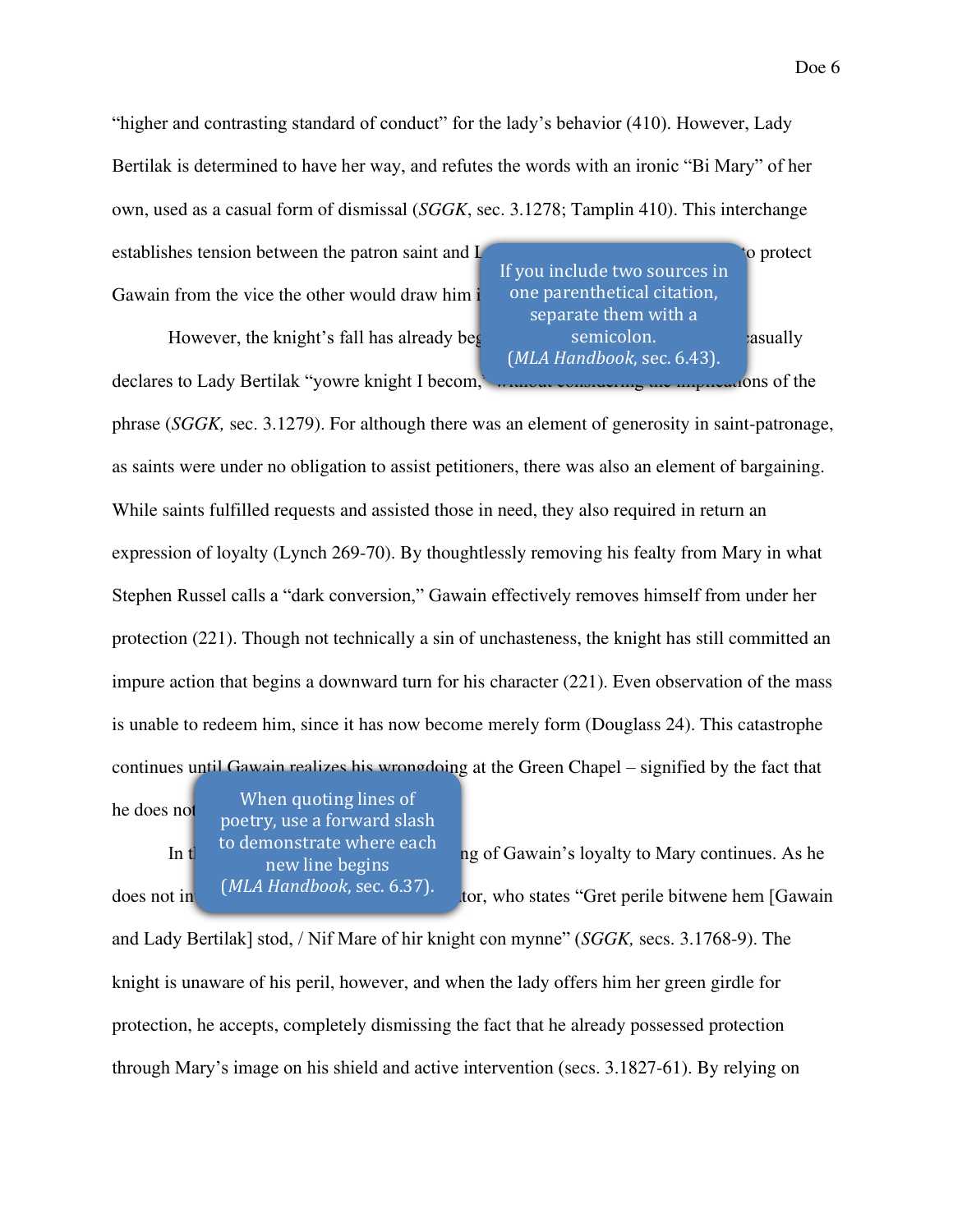trickery and magic rather than the Queen of Heaven, the severing of his bond with the saint is

completed, and Gawain now must experience the c

Later the same day, Lord Bertilak returns from section numbers in earlier exchange game with Gawain (*SGGK*, secs. 3.1934-5). The k work was labeled this e-ed-upon rules, withholds the girdle from his host in an act of deception, relative to easily find the only three kisses (sec. 3.1937). At this, Lord Bertilak claims that high discussed. If the author  $\frac{1}{1}$  of the deal, using the exclamation "Mary" (sec. 3.1942). Although the invocation of sec., secs.), san oath was typical medieval behavior, in this context it also a chapters  $(ch., chs.)$  or in's actions and reminder of where his loyalties should be  $(Tampli$  *Handbook, sec.* 6.2). glects this

These citations use section numbers because the original work was labeled this way. This allows the reader to easily find the passages being discussed. If the author provides them, cite sections (sec., secs.), paragraphs (par., pars.), chapters (ch., chs.) or lines (line, lines) (*MLA Handbook*, sec. 6.2).

merciful opportunity to make the situation right and restore ins relationship with both host and

patron saint, ch<sub>oUnlike page number</sub> vion. citations, the name of the book or author will be separated from the section, line, or chapter number with a comma (*MLA Handbook*, sec. 6.2).

Another  $\sigma$  of the hook or  $\sigma$  cocurs the next day when Gawain rides to the Green Chapel. This time the opportunity to turn is even more overt, as it is on Mary's own day - a day that celebrates  $\frac{1}{2}$  change in her act of graphs of bring about mankind's redemption - that it is offered. However, Gaust Handbook asset his patron saint and her past actions of protection: his thoughts surrou  $\frac{0.2 \text{ J}}{2}$  ial to save his life (*SGGK*, secs. 4.2030-1). Even as he

is being taken to the Green Chapel and his guide makes the exclamation "Mary!" his attention fails to return to its proper place (sec. 4.2140). There will be no Marian prayers or invocations of protection from Gawain, demonstrating a double-state of faithlessness as his trust in God and Mary falters and he renounces the aid of a patron saint for that of earthly magics. He does not realize the betrayal until it is too late, the contest is over, and the Green Knight himself comments on his lack of heavenly loyalty (sec. 4.2363). Experiencing penance, Gawain keeps the girdle as a reminder of his betrayal towards heaven, and before the Arthurian court proclaims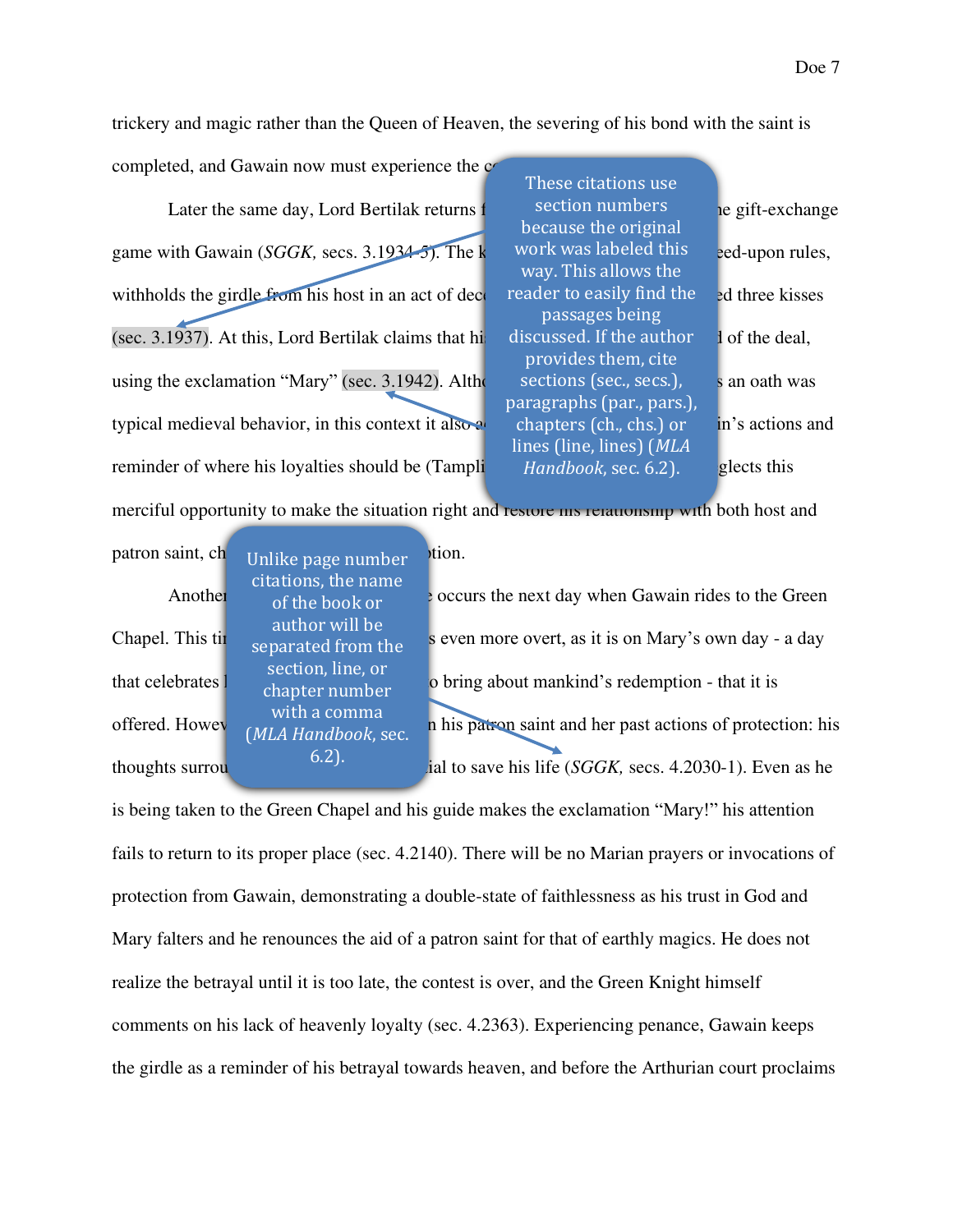his scar to be a sign of "unleute," or "disloyalty" (sec. 4.2499). But despite the court's attempts to dismiss the seriousness of his experience by adopting green girdles as their symbol, his encounter with sin is not something the knight will ever be able to forget (secs. 4.2513-9).

 A powerful presence in *SGGK*, the question still remains of how exactly Mary is meant to function within the tale. The theory of her role as a Christianized substitute for a courtly lady holds merit as a potential source of contrast between her and other female characters. However,

| it does       |                      | In the presentation by the <i>Gawain</i> -Poet.                |
|---------------|----------------------|----------------------------------------------------------------|
|               | Capitalization and   |                                                                |
|               | spelling should      | uest transformed England under the management of a new         |
|               | remain exactly as it |                                                                |
| French        | appears in the       | ). Along with ideals of chivalry and a desire to transform the |
|               | original document    |                                                                |
| <b>Arthui</b> | (MLA Handbook,       | tice of courtly love, a concept foreign to the Anglo-Saxon     |
|               | secs. 6.54-55).      |                                                                |
| people        |                      | e Keen, the expression of chivalry, with all its customs was   |
|               |                      |                                                                |

viewed almost religiously at times; "Adoration and inspiration" were the central focus, with the knight inspired to great feats by the adoration of his pure lady (14, 166). Whether that love took a sexual form, was merely platonic, or even went unreciprocated was left up to interpretation (Moore 624). However, no matter the author, the lady was always pure and elevated while the knight honored her through "prowess, valor, and devotion" (622).

 In light of the relationship between Mary and Gawain, as well as the inspiration he takes from her via his shield and religious devotion, it is easy to see how the saint became cast in the role of courtly mistress. In her article on "Feminine Knots and the Other" in *SGGK*, Geraldine Heng points out that most scholars "argue or assume" that the saint serves this function based on the aforementioned reasoning, referring to Gawain as Mary's "knight" or "man," and citing his loyalty to her in chivalric terms (510). Heng even goes so far as to state the relationship is "eroticized (but necessarily sublimated)" in order to achieve a "strategic discursive shape and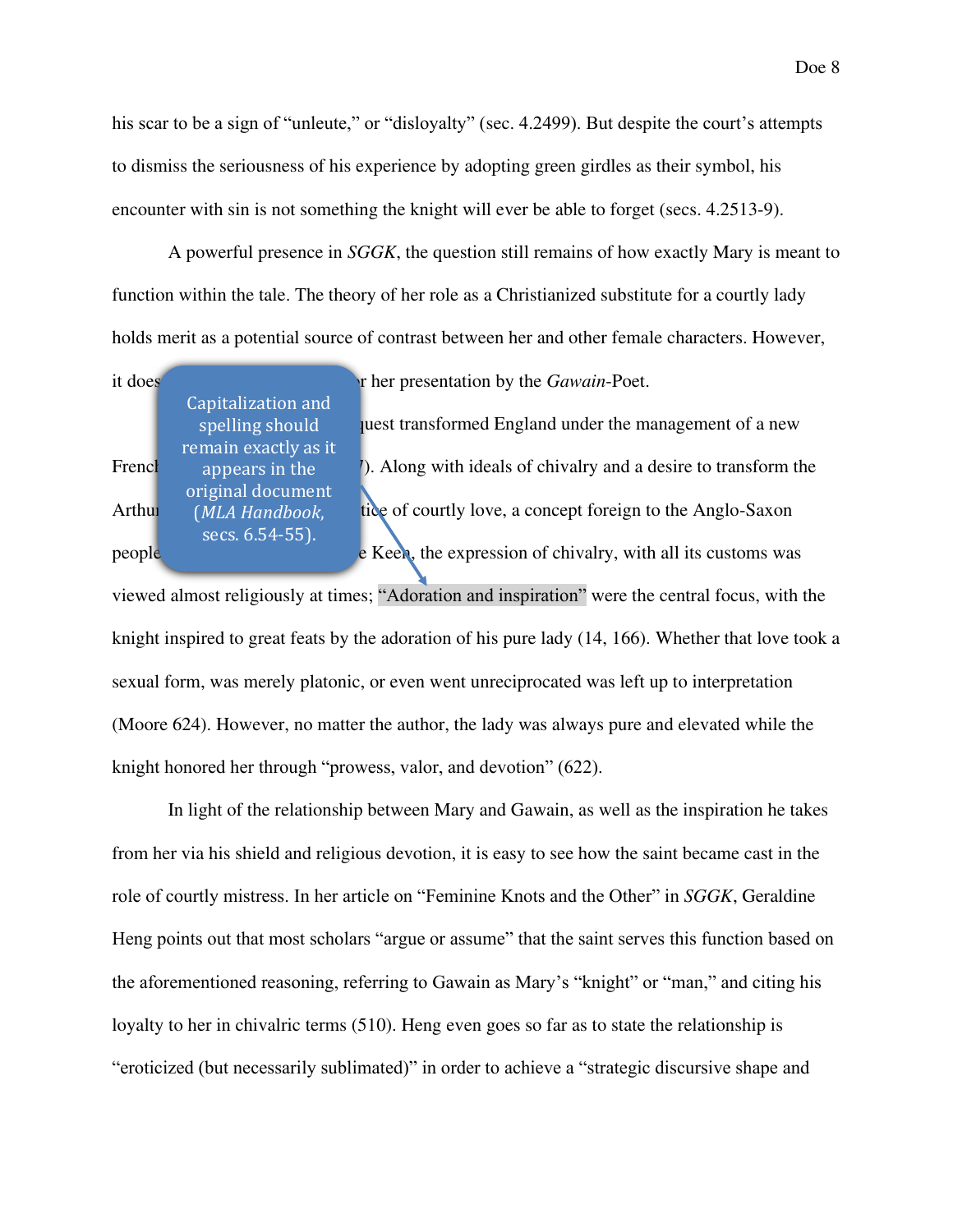significance in this text" (510). However, the idea of Mary's role being limited to a distant inspiration and recipient of honor through another's valorous acts does not encompass all the parts she plays in *SGGK*. And when considering the Northwest-Midlands origins of the tale, and its sharp critique of courtly culture in general, one must question why the *Gawain*-Poet would choose to embrace this facet of what would have been perceived as a Norman shortcoming and attempt to redeem it.

In early medieval doctrine, Mary possessed a unique role in her status of exemplary apostle and Queen of Heaven. In fact, Marian theology of the period established her as the paradigm for co-defender of the church with Christ, referring to her as "exercising a protective leadership" (Hollis 137). These qualities of active leadership and protection embodied in the *Gawain*-Poet's Mary exist in direct contrast to the role of a courtly mistress, which was either passive or indirect. However, the most powerful difference from the courtly dynamic comes in the form of Gawain's systematic failure to honor Mary in any of the ways a Norman society demanded chivalrous knight pay tribute to his lady: he fails to defeat the Green Knight in any of their encounters, shows cowardice at the thought of death, and completely breaks the loyalty he owes the saint. Rather than the knight being placed in the position of heroic defender, Mary acts as a constant intercessor on Gawain's behalf, both in Heaven and Earth, while providing in his time of need and offering (despite rejection) her protection. This casts her as Gawain's spiritual defender: combatting evil, protecting those under her care, and expressing loyalty in ways that would have been considered heroic for a ruler in the alliterative tradition.

As both patron saint and heavenly queen, Mary possesses a heroic duality in *SGGK* that elevates her from the role of a mere courtly mistress and shapes her into a valiant spiritual defender. While not a main figure in the story, her presence acts as a deep influence on the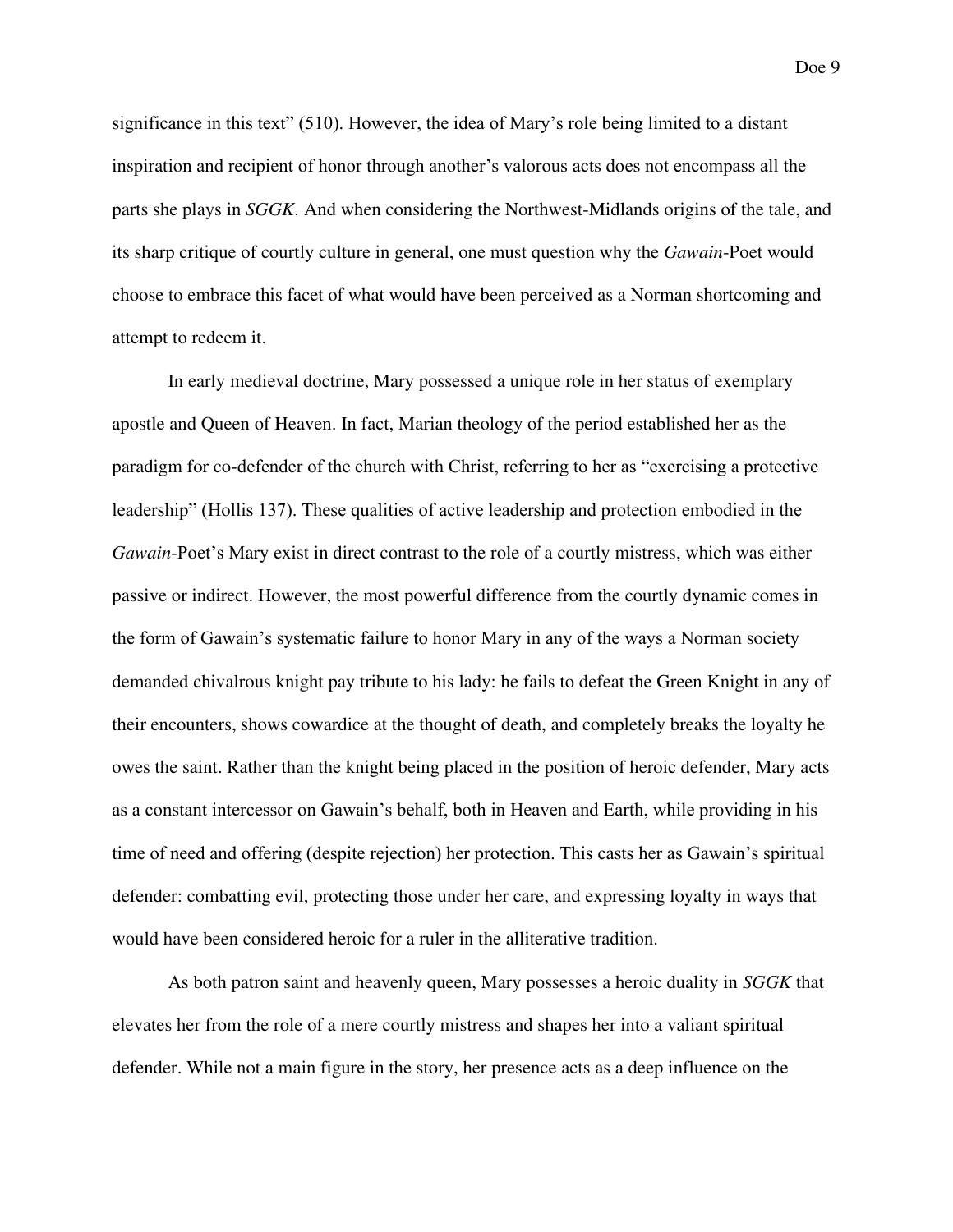outcome of the tale and thus must be taken into account by scholars in order to possess a full understanding of the text. Depicted with reverence, and almost an air of nostalgia, Mary represents yet another attempt by the *Gawain*-Poet to recapture an older tradition that had begun to fade in the face of Norman culture.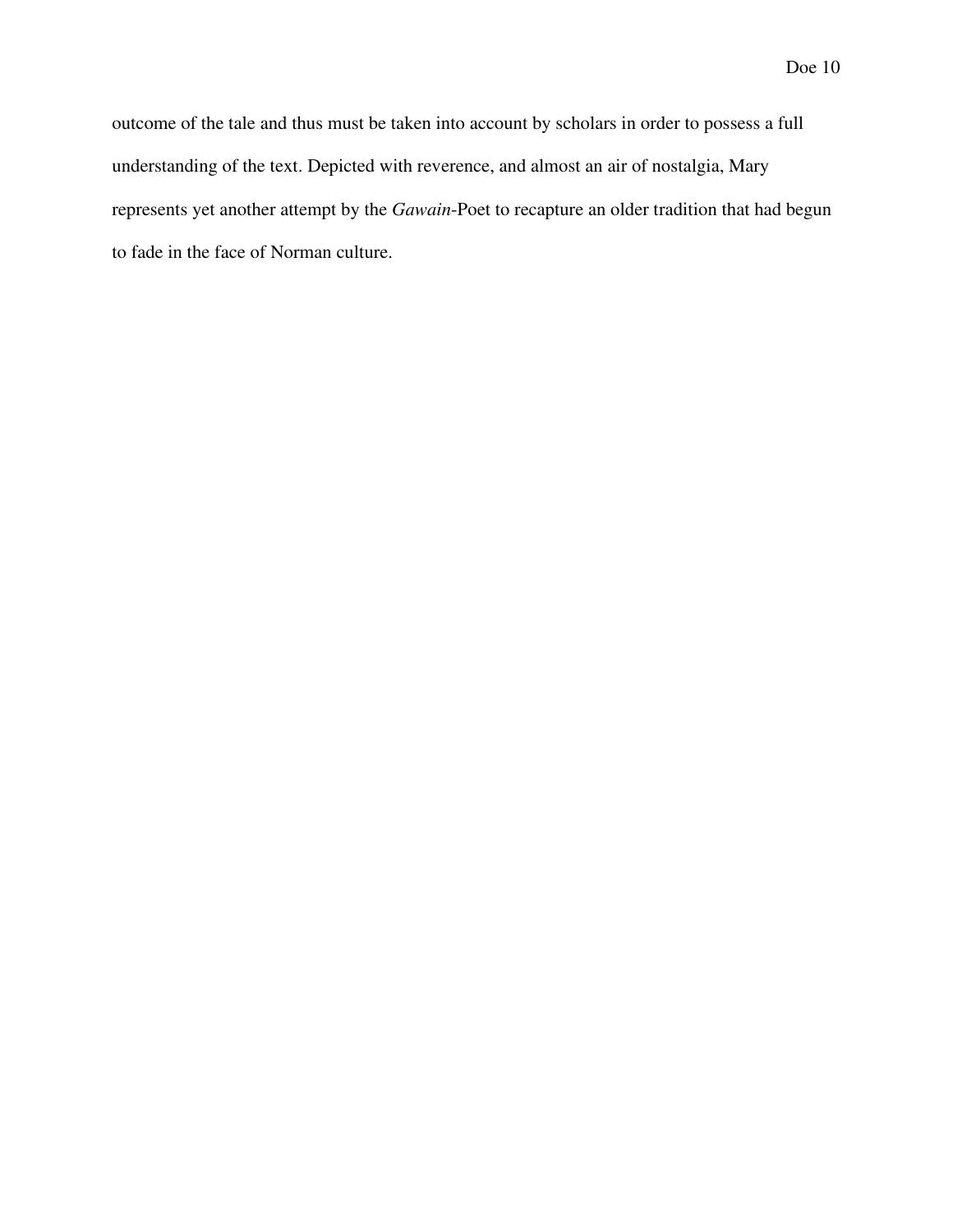## Works Cited Armitage, Simon, translator. *Sir Gawain and the Green Knight: A New Ve*  $N$ grton, Douglass, Rebelca M. The M. "Models" and the Function of the lite of the Liturgian *Signal Supplement* and the Function of the lite *Gawain* (*MLA Handbook, sec.* 1.6). *Let Futurus, vol.* 2, no. 2, <sup>(*MLA Handbool*)</sup> The heading "Works Cited" should appear centered at the top of your works-cited page (*MLA Handbook*, Sec. 1.6). Apply a ½" hanging indent to all sources on the works-cited page

Gillingham, John. "French Chivalry in Twelfth-Century Britain?" *Historic* 

6-10. *ProQuest*, http://eres.regent.edu:2048/login?url=https://search.proquest.com/docvie w/1551724951?accountid=13479.

Heng, Geraldine. "Feminine Knots and the Other *Sir Gawain and the Green Knight*." *PMLA*, vol. 106, no. 3, 1991, pp. 500–14. *JSTOR*, www.jstor.org/stable/462782.

- Hollis, Stephanie. *Anglo-Saxon Women and the Church: Sharing a Common Fate.* Boydell Press, 1992.
- Keen, Maurice. *Chivalry.* Yale UP, 1984.
- Lynch, Joseph H. *The Medieval Church: A Brief History.* Longman, 1992.
- Moore, John C. "'Courtly Love': A Problem of Terminology." *Journal of the History of Ideas*, vol. 40, no. 4, 1979, pp. 621–32. *JSTOR*, www.jstor.org/stable/2709362.
- Russell, J. S. "Sir Gawain and the White Monks: Cistercian Marian Spirituality and *Sir Gawain and the Green Knight*." *Journal of Medieval Religious Cultures*, vol. 39, no. 2, 2013, pp. 207-26.
- Stern, Milton. "An Approach to *The Pearl*." *The Middle English Pearl: Critical Essays*, edited by John Conley, U of Notre Dame P, 1970, pp. 73-85.
- Tamplin, Ronald. "The Saints in Sir Gawain and the Green Knight." *Speculum*, vol. 44, no. 3, 1969, pp. 403–20. *JSTOR*, www.jstor.org/stable/2855502.